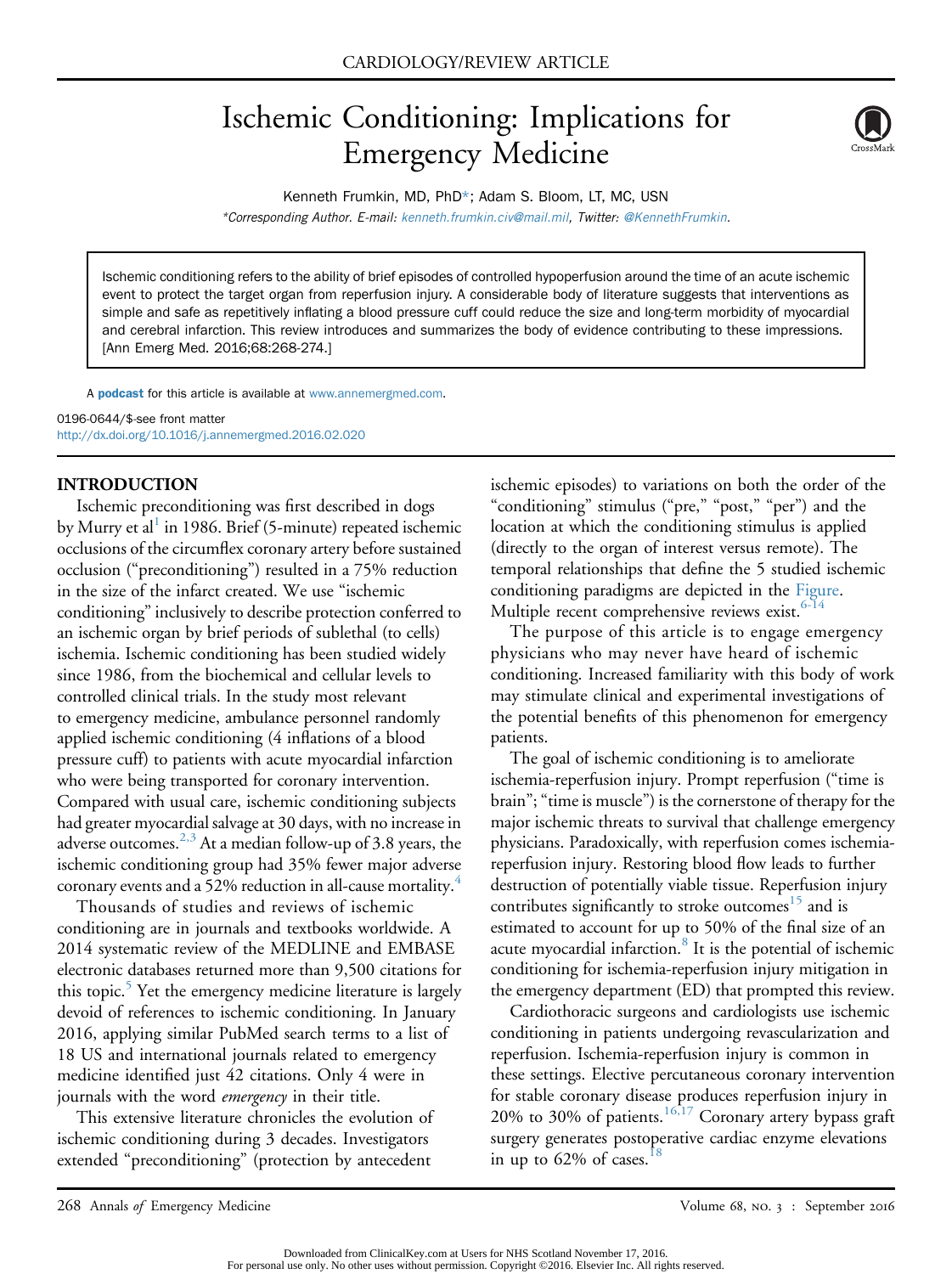<span id="page-1-0"></span>

Figure. Ischemic conditioning paradigms illustrating the various temporal relationships between the conditioning stimulus (brief interruptions of flow, followed by restoration of flow=downward arrows) and the event producing ischemia and ischemia-reperfusion injury in the target organ (black box).

Volume 68, no. 3 : September 2016 Annals of Emergency Medicine 269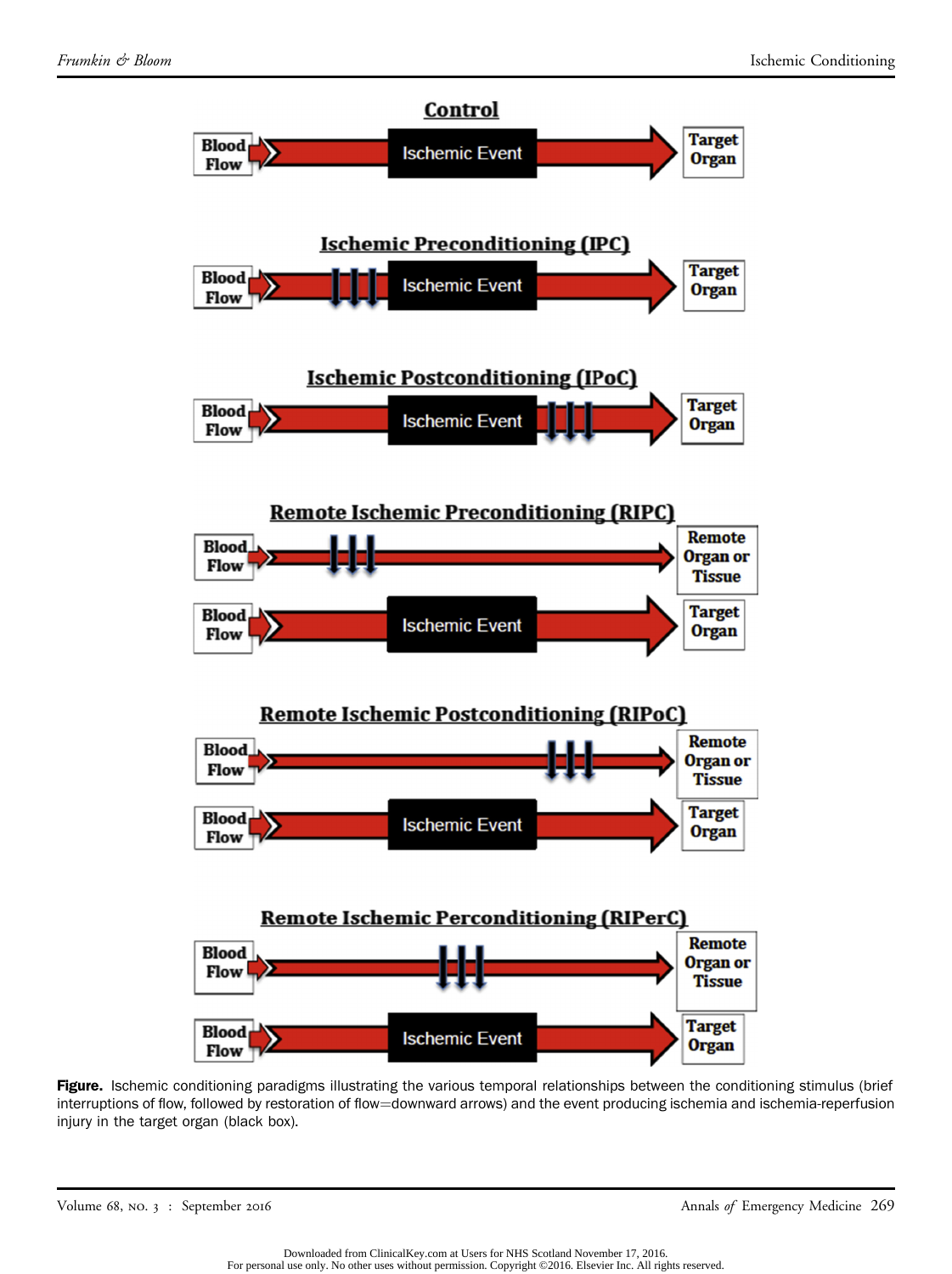Ischemic preconditioning and ischemic postconditioning refer to induction of brief episodes of ischemia before or after percutaneous coronary intervention or coronary artery bypass graft surgery. The ischemic stimulus is applied in the same circulatory bed as the therapeutic intervention. An example is brief balloon inflations in a targeted coronary artery before or after angioplasty. Preconditioning reduced enzymatic infarct size in experimental models by as much as 90%<sup>19</sup> and improved clinical outcomes in patients undergoing both elective percutaneous coronary intervention<sup>20</sup> and cardiac surgery.<sup>[21](#page-4-11)</sup> After percutaneous coronary intervention, postconditioning significantly reduced infarct size and other measures of reperfusion injury in patients with ST-segment elevation myocardial infarction  $(STEMI).^{22-25}$  $(STEMI).^{22-25}$  $(STEMI).^{22-25}$ 

Any interruptions of flow within an already compromised circulatory bed can add injury to the target organ (eg, from thrombotic debris or injury to the vessel wall).<sup>[26](#page-5-0)</sup> Remote conditioning (inducing ischemia in an unrelated vascular bed) eliminates this risk. Dickson et al $^{27,28}$  $^{27,28}$  $^{27,28}$  elegantly demonstrated remote conditioning by transferring ischemiareperfusion injury protection from one isolated rabbit heart to another by transfusion of the preconditioned "donor" heart's coronary perfusate. As represented schematically by the downward arrows in the [Figure](#page-1-0), the remote conditioning stimulus used in human beings has commonly been peripheral limb ischemia from intermittent inflation of a standard blood pressure cuff to 200 mm Hg. Three to four 5-minute inflations are separated by 5-minute reperfusion periods.<sup>10</sup>

In patients undergoing elective cardiac surgery or percutaneous coronary intervention, remote conditioning reduced biomarkers of postprocedure cardiac injury, as well as subsequent major adverse cardiac and cerebrovascular events.<sup>[29-31](#page-5-2)</sup> Patients with acute STEMI who had 3 cycles of thigh-cuff inflation during percutaneous coronary intervention had a 20% reduction in both enzymatic infarct size and T2-weighted edema on cardiac magnetic resonance imaging (MRI), plus improved ST-segment resolution.<sup>[32](#page-5-3)</sup> However, recent multicenter sham-controlled trials of remote ischemic preconditioning in patients undergoing heart surgery failed to show improved clinical outcomes.<sup>3</sup>

## STEMI

The pre- and postconditioning models above offer benefit to patients undergoing elective procedures or who are already in the catheterization suite or operating room. The most relevant ED patients arrive during their acute event. When remote ischemic conditioning is applied during ischemia and before reperfusion, it is referred to as remote ischemic perconditioning.

Perconditioning has demonstrated potential for reducing reperfusion injury in patients with acute STEMI. When initiated in the cardiac catheterization laboratory, remote ischemic perconditioning reduced enzymatic infarct size by 30% in patients with acute STEMI who were undergoing percutaneous coronary intervention.<sup>35</sup> Bøtker et al<sup>[2](#page-4-1)</sup> added perconditioning to existing emergency medical services protocols. They randomized consecutive ambulance patients with suspected evolving STEMI to receive standard care or perconditioning (four 5-minute cycles of blood pressure cuff inflation/deflation). Patients not matching exclusion criteria then underwent primary percutaneous coronary intervention. Myocardial salvage index at 30 days (measured by myocardial perfusion imaging as the proportion of the area at risk salvaged by treatment) was improved by remote ischemic perconditioning. There were no short-term differences in major adverse coronary events<sup>2</sup> or left ventricular function.<sup>[3](#page-4-14)</sup> At a median follow-up of 3.8 years, the remote perconditioning group experienced 35% fewer major adverse cardiac and cerebrovascular events and a 52% reduction in all-cause mortality. $4$  The same investigators reported that remote ischemic perconditioning during ambulance transport for STEMI reduced negative effects of system delays in percutaneous coronary intervention on infarct size and myocardial salvage index.<sup>[36](#page-5-6)</sup> White et al<sup>[37](#page-5-7)</sup> also studied STEMI patients acutely undergoing percutaneous coronary intervention. Four cycles of upper limb ischemia resulted in 27% reduction in myocardial infarction size (by cardiac MRI), less myocardial edema, and improved myocardial salvage index. Pickard et  $al<sup>12</sup>$  $al<sup>12</sup>$  $al<sup>12</sup>$  cited findings presented at a recent cardiovascular workshop, showing that limb remote ischemic conditioning initiated in STEMI patients before thrombolysis reduced enzymatic myocardial infarction size by 17%.

## Stroke

Rapid reperfusion is likewise the treatment of choice for acute ischemic stroke. Research was stimulated by natural experiments comparing stroke patients who had previous ischemic conditioning with those who had not. Both direct "natural" ischemic preconditioning (from transient ischemic attacks<sup>[38](#page-5-8)</sup>) and remote preconditioning (from untreated symptomatic peripheral vascular disease<sup>[39](#page-5-9)</sup>) led to less severe injury and better outcomes. Animal studies found remote ischemic preconditioning and postconditioning to be effective in reducing stroke severity.<sup>[40-45](#page-5-10)</sup>

Even as efforts continue to optimize the techniques, timing, and effectiveness of cerebral reperfusion,<sup>[46](#page-5-11)</sup> ischemic conditioning research to limit injury from reperfusion lags. $47,48$  In the first randomized controlled trial of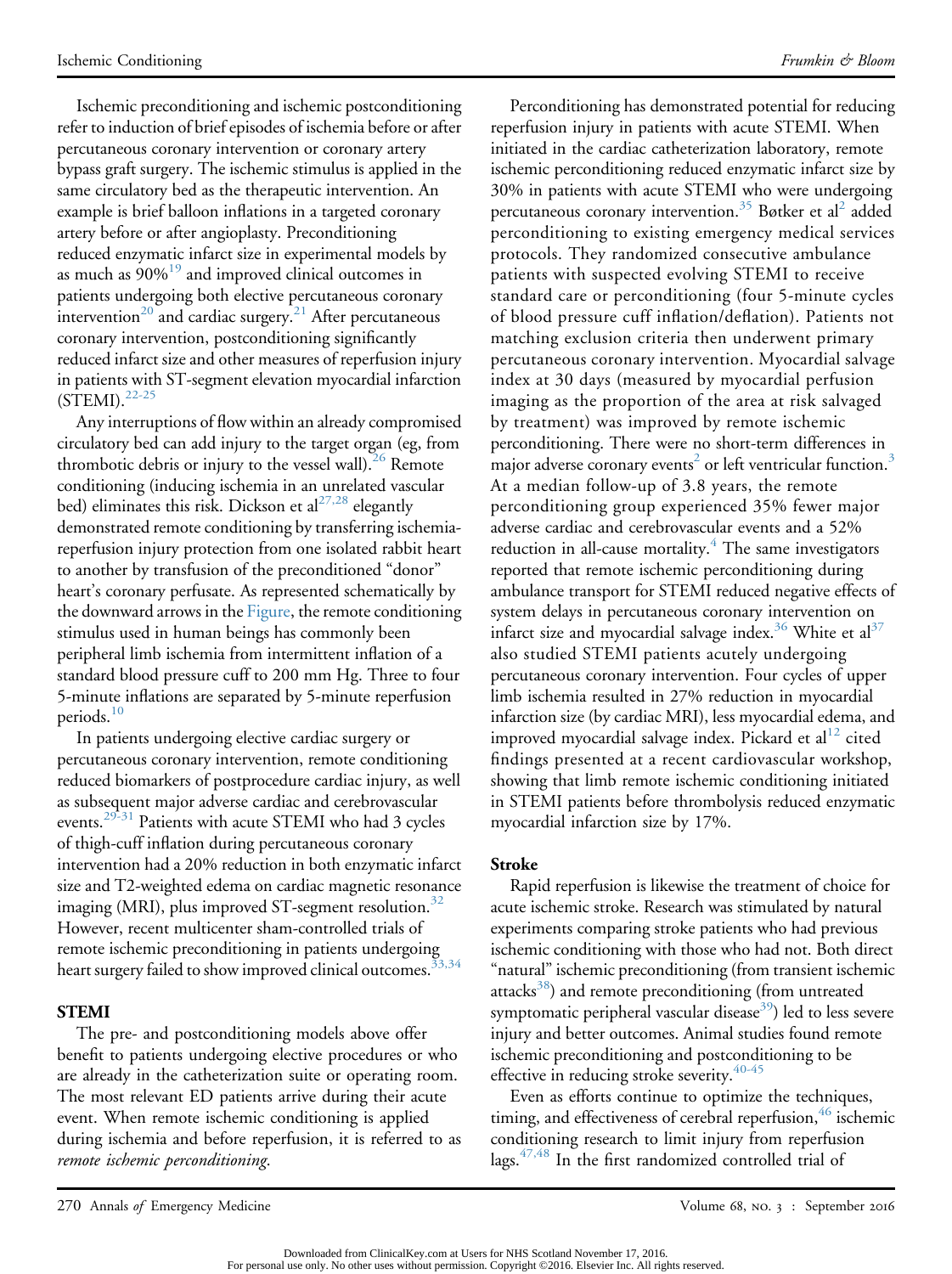out-of-hospital perconditioning in stroke patients undergoing thrombolysis, Hougaard et al<sup>[49](#page-5-13)</sup> found significant reductions in MRI measurements of infarct risk at 1 month, without measurable clinical benefit.

"Despite intensive investigation over the last 20 years, the underlying mechanisms [of remote ischemic conditioning] continue to elude researchers,"<sup>[12](#page-4-15)</sup> a sentiment echoed by others.<sup>[14,50,51](#page-4-16)</sup> A recent 256-page issue of the British Journal of Pharmacology was devoted to the complexities of this topic. $^{13}$  $^{13}$  $^{13}$  Any theory of remote conditioning will have to include the nature of the stimuli generated in the remote organ or tissue, the pathways conveying protection to the target, and the mechanisms underlying any beneficial response. Although multiple specific mechanisms are under study, an emerging consensus identifies 3 categories of "communication": humoral, neural, and systemic.<sup>[12,51-53](#page-4-15)</sup> Dickson et al<sup>[54](#page-5-14)</sup> transferred protection from one rabbit heart to another by a "humoral trigger." Intact neural pathways seem required for local ischemia to produce remote conditioning. $55-57$ Systemic mediation is most commonly discussed in terms of conditioning-induced changes in the immune system<sup>[58,59](#page-5-16)</sup> and gene transcription $^{60}$  $^{60}$  $^{60}$  regulating inflammatory and other processes.[53,61,62](#page-5-18)

#### LIMITATIONS

The limitations of translation from animal experiments to clinical benefit in humans are an obvious and primary concern.<sup>[52](#page-5-19)</sup> Clinical trials face the complexities inherent in studying the sorts of patients who need thrombolysis, cardiac surgery, or percutaneous coronary intervention.<sup>[5,7,8,12,52,62-70](#page-4-3)</sup>

# DISCUSSION

The failure of 2 recent large-scale controlled trials in cardiac surgery<sup>[33,34](#page-5-4)</sup> may temper enthusasm for remote ischemic preconditioning in patients undergoing cardiopulmonary bypass. However, factors hypothesized as contributing to failed preconditioning in the operating room (hypothermia, cardioplegia, and anesthesia)<sup>[69](#page-6-0)</sup> do not apply to percutaneous coronary intervention or thrombolysis.

Practically, four 5-minute cycles of cuff inflation and deflation require 40 minutes and (probably) a dedicated provider. Feasibility has been demonstrated in both ground and air ambulances,  $2\frac{2}{1}$  but ED implementation or abbreviated protocols have not been studied. Short transports and time-pressured ED implementation of acute stroke and STEMI protocols can interfere with the preconditioning paradigm. $1/1$  As an alternative to manually operating a standard blood pressure cuff, some investigators use automated devices specifically designed to provide the required remote conditioning cycles without provider intervention.<sup>[11,72-74](#page-4-18)</sup> Such a device could be left in place from the identification of an acute event, reducing delays, interruptions in care, and the need for dedicated personnel.

Safety concerns are not a barrier to research or clinical implementation. Repetitive cuff inflation and deflation on an extremity has been remarkably innocuous. In an extensive review,  $N$ degwa $^{11}$  $^{11}$  $^{11}$  found no "safety issues or complications associated with [remote ischemic conditioning]...in any of the trials." We found no safety issues mentioned in any of the articles we reviewed. In 2 studies of stroke prevention, elderly Chinese patients (average age 61 [ $\pm$ 10] in 1 study,<sup>[72](#page-6-2)</sup> and ranging from 81-95 in the other<sup> $3$ </sup>) received 5 cycles of bilateral arm-cuff inflation and deflation twice daily for up to 300 consecutive days without consequences. Martin-Gill et  $al^{1}$  recently demonstrated the safety and feasibility of this procedure in STEMI patients undergoing air medical transport for percutaneous coronary intervention.

Ischemic conditioning paradigms addressing cardiac and cerebral reperfusion injury have shown benefit in measures of infarct size. Basic science, animal, and phase 2 clinical trials have largely positive results and are consistent and reproducible. There is a strong consensus that more and larger trials are needed and that the safety of inflating a blood pressure cuff a few times is not a barrier to such efforts.

Although recent work questions the value of remote conditioning in open-heart surgery,<sup>[69](#page-6-0)</sup> acute STEMI patients undergoing urgent percutaneous coronary intervention have consistently benefited.<sup>[12,35-37](#page-4-15)</sup> Remote ischemic perconditioning is most relevant to the out-of-hospital and ED management of STEMI and acute ischemic stroke. Remote ischemic perconditioning trials offer evidence of benefit from myocardial salvage, persisting for years.<sup>[2,4,31](#page-4-1)</sup> By reducing ischemia-reperfusion injury, ischemic conditioning has demonstrated the potential to moderate the size and associated morbidity of myocardial infarction in ED patients.

Fewer studies examined reducing cerebral ischemiareperfusion injury through ischemic conditioning. Most were conducted in animals (but see Hougaard et  $al<sup>49</sup>$ ). Yet the experimental findings reviewed hold out hope for similar benefits. One real possibility is the use of perconditioning to extend the window for successful interventions (as noted for STEMI by Pryds et  $al^{36}$  $al^{36}$  $al^{36}$ ).

The science behind the various paradigms of ischemic conditioning has mushroomed into more than 9,500 articles since the first description by Murry et al  $30$  years ago. Yet a role for the ED remains uninvestigated. A search of [www.](http://www.clinicaltrials.gov) [clinicaltrials.gov](http://www.clinicaltrials.gov) on January 1, 2016, for "ischemic" AND

Downloaded from ClinicalKey.com at Users for NHS Scotland November 17, 2016. For personal use only. No other uses without permission. Copyright ©2016. Elsevier Inc. All rights reserved.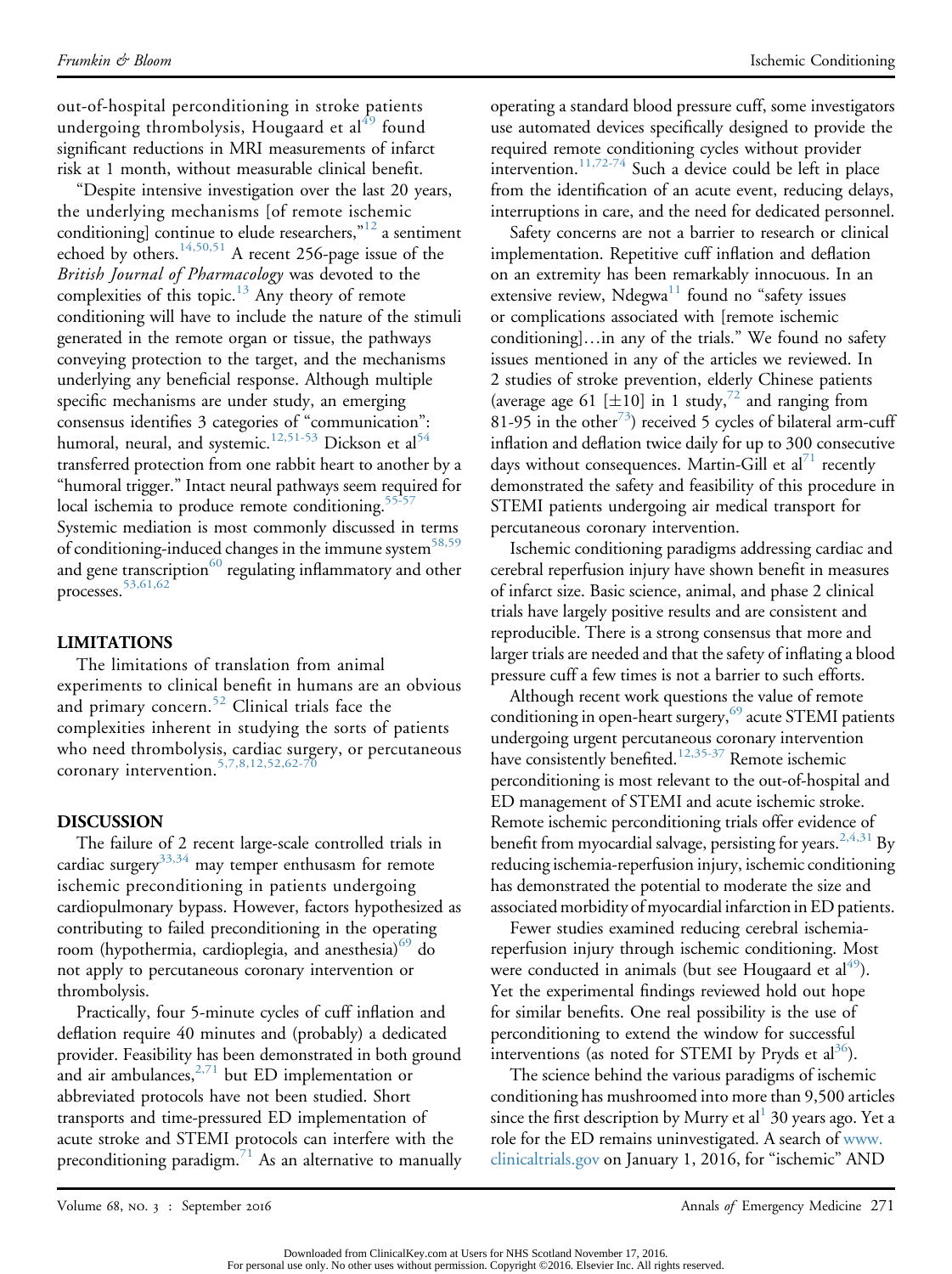"conditioning" found 73 registered trials (12 in the United States). Only 5 of these (none of them in the United States) appeared to include the ED, and none targeted stroke.

In cooperation with cardiologists and neurologists, emergency physicians lead in managing reperfusion for acute STEMI and stroke (the number one and two causes of death worldwide<sup> $\sigma$ </sup>). In doing so, ED providers go to great lengths to optimize benefit and limit risks, balancing precise timing, ECG and computed tomography result interpretation, inclusion and exclusion criteria, consent, consultation, stroke scales, and door-to-balloon and doorto-needle times. Yet the role of emergency physicians in mitigating ischemia-reperfusion injury from interventions is unexplored. We hope that this review provides clinical and experimental evidence to provoke such study on behalf of emergency patients.

#### Supervising editor: Donald M. Yealy, MD

Author affiliations: From the Emergency Medicine Department, Naval Medical Center, Portsmouth, VA.

Author contributions: KF conceived of the review and edited the manuscript. ASB and KF reviewed and synthesized separate portions of the literature and contributed to the primary drafts.

Funding and support: By Annals policy, all authors are required to disclose any and all commercial, financial, and other relationships in any way related to the subject of this article as per ICMJE conflict of interest guidelines (see [www.icmje.org\)](http://www.icmje.org/). The authors have stated that no such relationships exist.

Publication dates: Received for publication January 5, 2016. Revision received February 8, 2016. Accepted for publication February 10, 2016. Available online March 10, 2016.

The views expressed in this article are those of the authors and do not necessarily reflect the official policy or position of the Department of the Navy, Department of Defense, or the United States government. Both authors are an employee of the US government and a military service member. This work was prepared as part of their official duties. Title 17 U.S.C. 105 provides that "Copyright protection under this title is not available for any work of the United States Government." Title 17 U.S.C. 101 defines a US government work as a work prepared by a military service member or employee of the US government as part of that person's official duties.

#### <span id="page-4-0"></span>REFERENCES

- 1. [Murry CE, Jennings RB, Reimer KA. Preconditioning with ischemia: a](http://refhub.elsevier.com/S0196-0644(16)00124-4/sref1) [delay of lethal cell injury in ischemic myocardium.](http://refhub.elsevier.com/S0196-0644(16)00124-4/sref1) Circulation. [1986;74:1124-1136.](http://refhub.elsevier.com/S0196-0644(16)00124-4/sref1)
- <span id="page-4-1"></span>2. [Bøtker HE, Kharbanda R, Schmidt MR, et al. Remote ischaemic](http://refhub.elsevier.com/S0196-0644(16)00124-4/sref2) [conditioning before hospital admission, as a complement to](http://refhub.elsevier.com/S0196-0644(16)00124-4/sref2) [angioplasty, and effect on myocardial salvage in patients with acute](http://refhub.elsevier.com/S0196-0644(16)00124-4/sref2) [myocardial infarction: a randomised trial.](http://refhub.elsevier.com/S0196-0644(16)00124-4/sref2) Lancet. 2010;375:727-734.
- <span id="page-4-14"></span>3. [Munk K, Andersen NH, Schmidt MR, et al. Remote ischemic](http://refhub.elsevier.com/S0196-0644(16)00124-4/sref3) [conditioning in patients with myocardial infarction treated with primary](http://refhub.elsevier.com/S0196-0644(16)00124-4/sref3) [angioplasty: impact on left ventricular function assessed by](http://refhub.elsevier.com/S0196-0644(16)00124-4/sref3)

[comprehensive echocardiography and gated single-photon emission](http://refhub.elsevier.com/S0196-0644(16)00124-4/sref3) CT. [Circ Cardiovasc Imaging](http://refhub.elsevier.com/S0196-0644(16)00124-4/sref3). 2010;3:656-662.

- <span id="page-4-2"></span>4. [Sloth AD, Schmidt MR, Munk K, et al. Improved long-term clinical](http://refhub.elsevier.com/S0196-0644(16)00124-4/sref4) [outcomes in patients with ST-elevation myocardial infarction](http://refhub.elsevier.com/S0196-0644(16)00124-4/sref4) [undergoing remote ischaemic conditioning as an adjunct to](http://refhub.elsevier.com/S0196-0644(16)00124-4/sref4) [primary percutaneous coronary intervention.](http://refhub.elsevier.com/S0196-0644(16)00124-4/sref4) Eur Heart J. 2014;35: [168-175.](http://refhub.elsevier.com/S0196-0644(16)00124-4/sref4)
- <span id="page-4-3"></span>5. [Healy DA, Khan WA, Wong CS, et al; Remote Preconditioning Trialists](http://refhub.elsevier.com/S0196-0644(16)00124-4/sref5) [Group. Remote preconditioning and major clinical complications](http://refhub.elsevier.com/S0196-0644(16)00124-4/sref5) [following adult cardiovascular surgery: systematic review and meta](http://refhub.elsevier.com/S0196-0644(16)00124-4/sref5)analysis. Int J Cardiol[. 2014;176:20-31](http://refhub.elsevier.com/S0196-0644(16)00124-4/sref5).
- <span id="page-4-4"></span>6. [Lim SY, Hausenloy DJ. Remote ischemic conditioning: from bench to](http://refhub.elsevier.com/S0196-0644(16)00124-4/sref6) bedside. [Front Physiol](http://refhub.elsevier.com/S0196-0644(16)00124-4/sref6). 2012;3:27.
- 7. [Yetgin T, Manintveld OC, Groen F, et al. The emerging application of](http://refhub.elsevier.com/S0196-0644(16)00124-4/sref7) [remote ischemic conditioning in the clinical arena.](http://refhub.elsevier.com/S0196-0644(16)00124-4/sref7) Cardiol Rev. [2012;20:279-287.](http://refhub.elsevier.com/S0196-0644(16)00124-4/sref7)
- <span id="page-4-6"></span>8. [Hausenloy DJ, Yellon DM. Myocardial ischemia-reperfusion injury: a](http://refhub.elsevier.com/S0196-0644(16)00124-4/sref8) [neglected therapeutic target.](http://refhub.elsevier.com/S0196-0644(16)00124-4/sref8) J Clin Invest. 2013;123:92-100.
- 9. [Sabbagh S, Henry Salzman MM, Kloner RA, et al. Remote ischemic](http://refhub.elsevier.com/S0196-0644(16)00124-4/sref9) [preconditioning for coronary artery bypass graft operations.](http://refhub.elsevier.com/S0196-0644(16)00124-4/sref9) Ann Thorac Surg[. 2013;96:727-736](http://refhub.elsevier.com/S0196-0644(16)00124-4/sref9).
- <span id="page-4-13"></span>10. [Heusch G, Botker HE, Przyklenk K, et al. Remote ischemic](http://refhub.elsevier.com/S0196-0644(16)00124-4/sref10) conditioning. J Am Coll Cardiol[. 2015;65:177-195](http://refhub.elsevier.com/S0196-0644(16)00124-4/sref10).
- <span id="page-4-18"></span>11. Ndegwa S. [Remote Ischemic Conditioning for the Reduction of](http://refhub.elsevier.com/S0196-0644(16)00124-4/sref11) [Ischemia-Reperfusion Injury in Acute Myocardial Infarction](http://refhub.elsevier.com/S0196-0644(16)00124-4/sref11); Issues in [Emerging Health Technologies, Issue 130. Ottawa, Canada: Canadian](http://refhub.elsevier.com/S0196-0644(16)00124-4/sref11) [Agency for Drugs & Technologies in Health; 2015](http://refhub.elsevier.com/S0196-0644(16)00124-4/sref11).
- <span id="page-4-15"></span>12. [Pickard JM, Botker HE, Crimi G, et al. Remote ischemic conditioning:](http://refhub.elsevier.com/S0196-0644(16)00124-4/sref12) [from experimental observation to clinical application: report from the](http://refhub.elsevier.com/S0196-0644(16)00124-4/sref12) [8th Biennial Hatter Cardiovascular Institute Workshop.](http://refhub.elsevier.com/S0196-0644(16)00124-4/sref12) Basic Res Cardiol[. 2015;110:453.](http://refhub.elsevier.com/S0196-0644(16)00124-4/sref12)
- <span id="page-4-17"></span>13. Weber NC, ed. Conditioning the heart: pathways to translation [special issue: themed section]. Br J Pharmacol. 2015;172:1909-2165.
- <span id="page-4-16"></span>14. [Zarbock A, Van Aken H, Schmidt C. Remote ischemic preconditioning](http://refhub.elsevier.com/S0196-0644(16)00124-4/sref14) [and outcome: shall we all have an intermittent tourniquet?](http://refhub.elsevier.com/S0196-0644(16)00124-4/sref14) Curr Opin Anaesthesiol[. 2015;28:165-171](http://refhub.elsevier.com/S0196-0644(16)00124-4/sref14).
- <span id="page-4-5"></span>15. [Nour M, Scalzo F, Liebeskind DS. Ischemia-reperfusion injury in stroke.](http://refhub.elsevier.com/S0196-0644(16)00124-4/sref15) Interv Neurol[. 2013;1:185-199.](http://refhub.elsevier.com/S0196-0644(16)00124-4/sref15)
- <span id="page-4-7"></span>16. [Ioannidis JP, Karvouni E, Katritsis DG. Mortality risk conferred by small](http://refhub.elsevier.com/S0196-0644(16)00124-4/sref16) [elevations of creatine kinase-MB isoenzyme after percutaneous](http://refhub.elsevier.com/S0196-0644(16)00124-4/sref16) coronary intervention. J Am Coll Cardiol[. 2003;42:1406-1411.](http://refhub.elsevier.com/S0196-0644(16)00124-4/sref16)
- 17. [Nageh T, Sherwood RA, Harris BM, et al. Prognostic role of cardiac](http://refhub.elsevier.com/S0196-0644(16)00124-4/sref17) [troponin I after percutaneous coronary intervention in stable coronary](http://refhub.elsevier.com/S0196-0644(16)00124-4/sref17) disease. Heart[. 2005;91:1181-1185.](http://refhub.elsevier.com/S0196-0644(16)00124-4/sref17)
- <span id="page-4-8"></span>18. [Costa MA, Carere RG, Lichtenstein SV, et al. Incidence, predictors, and](http://refhub.elsevier.com/S0196-0644(16)00124-4/sref18) signifi[cance of abnormal cardiac enzyme rise in patients treated with](http://refhub.elsevier.com/S0196-0644(16)00124-4/sref18) [bypass surgery in the Arterial Revascularization Therapies Study](http://refhub.elsevier.com/S0196-0644(16)00124-4/sref18) (ARTS). Circulation[. 2001;104:2689-2693](http://refhub.elsevier.com/S0196-0644(16)00124-4/sref18).
- <span id="page-4-9"></span>19. [Bolli R. Preconditioning: a paradigm shift in the biology of myocardial](http://refhub.elsevier.com/S0196-0644(16)00124-4/sref19) ischemia. [Am J Physiol Heart Circ Physiol](http://refhub.elsevier.com/S0196-0644(16)00124-4/sref19). 2007;292:H19-27.
- <span id="page-4-10"></span>20. [Laskey WK, Beach D. Frequency and clinical signi](http://refhub.elsevier.com/S0196-0644(16)00124-4/sref20)ficance of ischemic [preconditioning during percutaneous coronary intervention.](http://refhub.elsevier.com/S0196-0644(16)00124-4/sref20) J Am Coll Cardiol[. 2003;42:998-1003](http://refhub.elsevier.com/S0196-0644(16)00124-4/sref20).
- <span id="page-4-11"></span>21. [Walsh SR, Tang TY, Kullar P, et al. Ischaemic preconditioning during](http://refhub.elsevier.com/S0196-0644(16)00124-4/sref21) [cardiac surgery: systematic review and meta-analysis of perioperative](http://refhub.elsevier.com/S0196-0644(16)00124-4/sref21) [outcomes in randomised clinical trials.](http://refhub.elsevier.com/S0196-0644(16)00124-4/sref21) Eur J Cardiothorac Surg. [2008;34:985-994.](http://refhub.elsevier.com/S0196-0644(16)00124-4/sref21)
- <span id="page-4-12"></span>22. [Hansen PR, Thibault H, Abdulla J. Postconditioning during primary](http://refhub.elsevier.com/S0196-0644(16)00124-4/sref22) [percutaneous coronary intervention: a review and meta-analysis.](http://refhub.elsevier.com/S0196-0644(16)00124-4/sref22) Int J Cardiol[. 2010;144:22-25](http://refhub.elsevier.com/S0196-0644(16)00124-4/sref22).
- 23. [Khan AR, Binabdulhak AA, Alastal Y, et al. Cardioprotective role](http://refhub.elsevier.com/S0196-0644(16)00124-4/sref23) [of ischemic postconditioning in acute myocardial infarction: a](http://refhub.elsevier.com/S0196-0644(16)00124-4/sref23) [systematic review and meta-analysis.](http://refhub.elsevier.com/S0196-0644(16)00124-4/sref23) Am Heart J. 2014;168:512-521. [e514](http://refhub.elsevier.com/S0196-0644(16)00124-4/sref23).
- 24. [Staat P, Rioufol G, Piot C, et al. Postconditioning the human heart.](http://refhub.elsevier.com/S0196-0644(16)00124-4/sref24) Circulation[. 2005;112:2143-2148.](http://refhub.elsevier.com/S0196-0644(16)00124-4/sref24)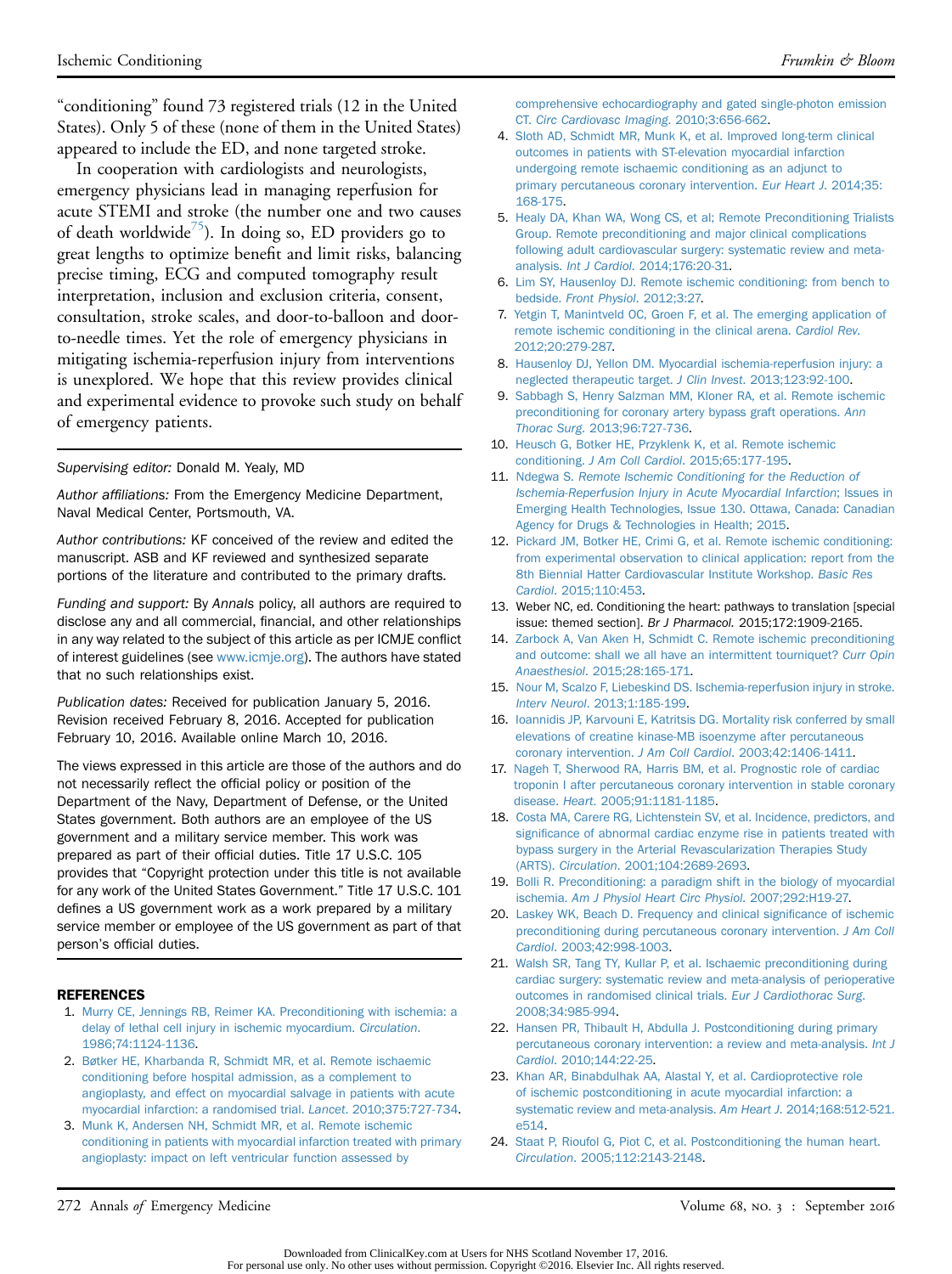- 25. [Yang XC, Liu Y, Wang LF, et al. Reduction in myocardial infarct size by](http://refhub.elsevier.com/S0196-0644(16)00124-4/sref25) [postconditioning in patients after percutaneous coronary intervention.](http://refhub.elsevier.com/S0196-0644(16)00124-4/sref25) J Invasive Cardiol[. 2007;19:424-430](http://refhub.elsevier.com/S0196-0644(16)00124-4/sref25).
- <span id="page-5-0"></span>26. [Babu GG, Walker JM, Yellon DM, et al. Peri-procedural myocardial](http://refhub.elsevier.com/S0196-0644(16)00124-4/sref26) [injury during percutaneous coronary intervention: an important target](http://refhub.elsevier.com/S0196-0644(16)00124-4/sref26) [for cardioprotection.](http://refhub.elsevier.com/S0196-0644(16)00124-4/sref26) Eur Heart J. 2011;32:23-31.
- <span id="page-5-1"></span>27. [Dickson EW, Lorbar M, Porcaro WA, et al. Rabbit heart can be](http://refhub.elsevier.com/S0196-0644(16)00124-4/sref27) "preconditioned" [via transfer of coronary ef](http://refhub.elsevier.com/S0196-0644(16)00124-4/sref27)fluent. Am J Physiol. [1999;277:H2451-2457.](http://refhub.elsevier.com/S0196-0644(16)00124-4/sref27)
- 28. [Dickson EW, Porcaro WA, Fenton RA, et al.](http://refhub.elsevier.com/S0196-0644(16)00124-4/sref28) "Preconditioning at a distance" [in the isolated rabbit heart.](http://refhub.elsevier.com/S0196-0644(16)00124-4/sref28) Acad Emerg Med. [2000;7:311-317.](http://refhub.elsevier.com/S0196-0644(16)00124-4/sref28)
- <span id="page-5-2"></span>29. [Thielmann M, Kottenberg E, Kleinbongard P, et al. Cardioprotective](http://refhub.elsevier.com/S0196-0644(16)00124-4/sref29) [and prognostic effects of remote ischaemic preconditioning in patients](http://refhub.elsevier.com/S0196-0644(16)00124-4/sref29) [undergoing coronary artery bypass surgery: a single-centre](http://refhub.elsevier.com/S0196-0644(16)00124-4/sref29) [randomised, double-blind, controlled trial.](http://refhub.elsevier.com/S0196-0644(16)00124-4/sref29) Lancet. [2013;382:597-604](http://refhub.elsevier.com/S0196-0644(16)00124-4/sref29).
- 30. [Hoole SP, Heck PM, Sharples L, et al. Cardiac Remote Ischemic](http://refhub.elsevier.com/S0196-0644(16)00124-4/sref30) [Preconditioning in Coronary Stenting \(CRISP Stent\) study: a](http://refhub.elsevier.com/S0196-0644(16)00124-4/sref30) [prospective, randomized control trial.](http://refhub.elsevier.com/S0196-0644(16)00124-4/sref30) Circulation. 2009;119:820-827.
- 31. [Davies WR, Brown AJ, Watson W, et al. Remote ischemic](http://refhub.elsevier.com/S0196-0644(16)00124-4/sref31) [preconditioning improves outcome at 6 years after elective](http://refhub.elsevier.com/S0196-0644(16)00124-4/sref31) [percutaneous coronary intervention: the CRISP stent trial long-term](http://refhub.elsevier.com/S0196-0644(16)00124-4/sref31) follow-up. [Circ Cardiovasc Interv](http://refhub.elsevier.com/S0196-0644(16)00124-4/sref31). 2013;6:246-251.
- <span id="page-5-3"></span>32. [Crimi G, Pica S, Raineri C, et al. Remote ischemic post-conditioning of](http://refhub.elsevier.com/S0196-0644(16)00124-4/sref32) [the lower limb during primary percutaneous coronary intervention](http://refhub.elsevier.com/S0196-0644(16)00124-4/sref32) [safely reduces enzymatic infarct size in anterior myocardial infarction:](http://refhub.elsevier.com/S0196-0644(16)00124-4/sref32) [a randomized controlled trial.](http://refhub.elsevier.com/S0196-0644(16)00124-4/sref32) JACC Cardiovasc Interv. 2013;6: [1055-1063](http://refhub.elsevier.com/S0196-0644(16)00124-4/sref32).
- <span id="page-5-4"></span>33. [Hausenloy DJ, Candilio L, Evans R, et al. Remote ischemic](http://refhub.elsevier.com/S0196-0644(16)00124-4/sref33) [preconditioning and outcomes of cardiac surgery.](http://refhub.elsevier.com/S0196-0644(16)00124-4/sref33) N Engl J Med. [2015;373:1408-1417.](http://refhub.elsevier.com/S0196-0644(16)00124-4/sref33)
- 34. [Meybohm P, Bein B, Brosteanu O, et al. A multicenter trial of remote](http://refhub.elsevier.com/S0196-0644(16)00124-4/sref34) [ischemic preconditioning for heart surgery.](http://refhub.elsevier.com/S0196-0644(16)00124-4/sref34) N Engl J Med. [2015;373:1397-1407.](http://refhub.elsevier.com/S0196-0644(16)00124-4/sref34)
- <span id="page-5-5"></span>35. [Prunier F, Angoulvant D, Saint Etienne C, et al. The RIPOST-MI study,](http://refhub.elsevier.com/S0196-0644(16)00124-4/sref35) [assessing remote ischemic perconditioning alone or in combination](http://refhub.elsevier.com/S0196-0644(16)00124-4/sref35) [with local ischemic postconditioning in ST-segment elevation](http://refhub.elsevier.com/S0196-0644(16)00124-4/sref35) [myocardial infarction.](http://refhub.elsevier.com/S0196-0644(16)00124-4/sref35) Basic Res Cardiol. 2014;109:400.
- <span id="page-5-6"></span>36. Pryds K, Terkelsen C, Sloth AS, et al. Abstract 11562: remote ischemic conditioning attenuates the effect of system delay in STEMI patients treated with primary percutaneous coronary intervention. Circulation. 2014;130:A11562. Poster presented at: American Heart Association Scientific Sessions 12014. 12014 Nov 11518; Chicago, IL. Available at: [http://www.abstractsonline.com/pp8/#!/3547/presentation/](http://www.abstractsonline.com/pp8/#!/3547/presentation/36261) [36261.](http://www.abstractsonline.com/pp8/#!/3547/presentation/36261) Accessed September 29, 2015.
- <span id="page-5-7"></span>37. [White SK, Frohlich GM, Sado DM, et al. Remote ischemic conditioning](http://refhub.elsevier.com/S0196-0644(16)00124-4/sref37) [reduces myocardial infarct size and edema in patients with ST-segment](http://refhub.elsevier.com/S0196-0644(16)00124-4/sref37) [elevation myocardial infarction.](http://refhub.elsevier.com/S0196-0644(16)00124-4/sref37) JACC Cardiovasc Interv. 2015;8: [178-188.](http://refhub.elsevier.com/S0196-0644(16)00124-4/sref37)
- <span id="page-5-8"></span>38. [Dezfulian C, Garrett M, Gonzalez NR. Clinical application of](http://refhub.elsevier.com/S0196-0644(16)00124-4/sref38) [preconditioning and postconditioning to achieve neuroprotection.](http://refhub.elsevier.com/S0196-0644(16)00124-4/sref38) [Transl Stroke Res](http://refhub.elsevier.com/S0196-0644(16)00124-4/sref38). 2013;4:19-24.
- <span id="page-5-9"></span>39. [Connolly M, Bilgin-Freiert A, Ellingson B, et al. Peripheral vascular](http://refhub.elsevier.com/S0196-0644(16)00124-4/sref39) [disease as remote ischemic preconditioning, for acute stroke.](http://refhub.elsevier.com/S0196-0644(16)00124-4/sref39) Clin Neurol Neurosurg[. 2013;115:2124-2129](http://refhub.elsevier.com/S0196-0644(16)00124-4/sref39).
- <span id="page-5-10"></span>40. [Zhao H. Ischemic postconditioning as a novel avenue to protect](http://refhub.elsevier.com/S0196-0644(16)00124-4/sref40) [against brain injury after stroke.](http://refhub.elsevier.com/S0196-0644(16)00124-4/sref40) J Cereb Blood Flow Metab. [2009;29:873-885](http://refhub.elsevier.com/S0196-0644(16)00124-4/sref40).
- 41. [Ren C, Gao M, Dornbos D 3rd, et al. Remote ischemic post](http://refhub.elsevier.com/S0196-0644(16)00124-4/sref41)[conditioning reduced brain damage in experimental ischemia/](http://refhub.elsevier.com/S0196-0644(16)00124-4/sref41) reperfusion injury. Neurol Res[. 2011;33:514-519](http://refhub.elsevier.com/S0196-0644(16)00124-4/sref41).
- 42. [Hoda MN, Bhatia K, Hafez SS, et al. Remote ischemic perconditioning](http://refhub.elsevier.com/S0196-0644(16)00124-4/sref42) [is effective after embolic stroke in ovariectomized female mice.](http://refhub.elsevier.com/S0196-0644(16)00124-4/sref42) Transl Stroke Res[. 2014;5:484-490](http://refhub.elsevier.com/S0196-0644(16)00124-4/sref42).
- 43. [Hoda MN, Siddiqui S, Herberg S, et al. Remote ischemic perconditioning](http://refhub.elsevier.com/S0196-0644(16)00124-4/sref43) [is effective alone and in combination with intravenous tissue-type](http://refhub.elsevier.com/S0196-0644(16)00124-4/sref43) [plasminogen activator in murine model of embolic stroke.](http://refhub.elsevier.com/S0196-0644(16)00124-4/sref43) Stroke. [2012;43:2794-2799](http://refhub.elsevier.com/S0196-0644(16)00124-4/sref43).
- 44. [Hong DM, Jeon Y, Lee CS, et al. Effects of remote ischemic](http://refhub.elsevier.com/S0196-0644(16)00124-4/sref44) [preconditioning with postconditioning in patients undergoing off-pump](http://refhub.elsevier.com/S0196-0644(16)00124-4/sref44) [coronary artery bypass surgery](http://refhub.elsevier.com/S0196-0644(16)00124-4/sref44)—[randomized controlled trial.](http://refhub.elsevier.com/S0196-0644(16)00124-4/sref44) Circ J. [2012;76:884-890](http://refhub.elsevier.com/S0196-0644(16)00124-4/sref44).
- 45. [Ren C, Wang P, Wang B, et al. Limb remote ischemic per-conditioning](http://refhub.elsevier.com/S0196-0644(16)00124-4/sref45) [in combination with post-conditioning reduces brain damage and](http://refhub.elsevier.com/S0196-0644(16)00124-4/sref45) [promotes neuroglobin expression in the rat brain after ischemic](http://refhub.elsevier.com/S0196-0644(16)00124-4/sref45) stroke. [Restor Neurol Neurosci](http://refhub.elsevier.com/S0196-0644(16)00124-4/sref45). 2015;33:369-379.
- <span id="page-5-11"></span>46. [Prabhakaran S, Ruff I, Bernstein RA. Acute stroke intervention: a](http://refhub.elsevier.com/S0196-0644(16)00124-4/sref46) systematic review. JAMA[. 2015;313:1451-1462](http://refhub.elsevier.com/S0196-0644(16)00124-4/sref46).
- <span id="page-5-12"></span>47. [Meller R, Simon RP. A critical review of mechanisms regulating remote](http://refhub.elsevier.com/S0196-0644(16)00124-4/sref47) [preconditioning-induced brain protection.](http://refhub.elsevier.com/S0196-0644(16)00124-4/sref47) J Appl Physiol. 2015;119: [1135-1142.](http://refhub.elsevier.com/S0196-0644(16)00124-4/sref47)
- 48. [Wang Y, Reis C, Applegate R 2nd, et al. Ischemic conditioning](http://refhub.elsevier.com/S0196-0644(16)00124-4/sref48)–[induced](http://refhub.elsevier.com/S0196-0644(16)00124-4/sref48) [endogenous brain protection: applications pre-, per- or post-stroke.](http://refhub.elsevier.com/S0196-0644(16)00124-4/sref48) Exp Neurol[. 2015;272:26-40.](http://refhub.elsevier.com/S0196-0644(16)00124-4/sref48)
- <span id="page-5-13"></span>49. [Hougaard KD, Hjort N, Zeidler D, et al. Remote ischemic](http://refhub.elsevier.com/S0196-0644(16)00124-4/sref49) [perconditioning as an adjunct therapy to thrombolysis in patients](http://refhub.elsevier.com/S0196-0644(16)00124-4/sref49) [with acute ischemic stroke: a randomized trial.](http://refhub.elsevier.com/S0196-0644(16)00124-4/sref49) Stroke. 2014;45: [159-167.](http://refhub.elsevier.com/S0196-0644(16)00124-4/sref49)
- 50. [Szijarto A, Czigany Z, Turoczi Z, et al. Remote ischemic](http://refhub.elsevier.com/S0196-0644(16)00124-4/sref50) [perconditioning](http://refhub.elsevier.com/S0196-0644(16)00124-4/sref50)—[a simple, low-risk method to decrease ischemic](http://refhub.elsevier.com/S0196-0644(16)00124-4/sref50) [reperfusion injury: models, protocols and mechanistic background. A](http://refhub.elsevier.com/S0196-0644(16)00124-4/sref50) review. J Surg Res[. 2012;178:797-806](http://refhub.elsevier.com/S0196-0644(16)00124-4/sref50).
- 51. [Gill R, Kuriakose R, Gertz ZM, et al. Remote ischemic preconditioning](http://refhub.elsevier.com/S0196-0644(16)00124-4/sref51) [for myocardial protection: update on mechanisms and clinical](http://refhub.elsevier.com/S0196-0644(16)00124-4/sref51) relevance. Mol Cell Biochem[. 2015;402:41-49](http://refhub.elsevier.com/S0196-0644(16)00124-4/sref51).
- <span id="page-5-19"></span>52. [McCafferty K, Forbes S, Thiemermann C, et al. The challenge of](http://refhub.elsevier.com/S0196-0644(16)00124-4/sref52) [translating ischemic conditioning from animal models to humans: the](http://refhub.elsevier.com/S0196-0644(16)00124-4/sref52) [role of comorbidities.](http://refhub.elsevier.com/S0196-0644(16)00124-4/sref52) Dis Model Mech. 2014;7:1321-1333.
- <span id="page-5-18"></span>53. [Hausenloy DJ. Cardioprotection techniques: preconditioning,](http://refhub.elsevier.com/S0196-0644(16)00124-4/sref53) [postconditioning and remote conditioning \(basic science\).](http://refhub.elsevier.com/S0196-0644(16)00124-4/sref53) Curr Pharm Des[. 2013;19:4544-4563](http://refhub.elsevier.com/S0196-0644(16)00124-4/sref53).
- <span id="page-5-14"></span>54. [Dickson EW, Reinhardt CP, Renzi FP, et al. Ischemic preconditioning](http://refhub.elsevier.com/S0196-0644(16)00124-4/sref54) [may be transferable via whole blood transfusion: preliminary evidence.](http://refhub.elsevier.com/S0196-0644(16)00124-4/sref54) [J Thromb Thrombolysis](http://refhub.elsevier.com/S0196-0644(16)00124-4/sref54). 1999;8:123-129.
- <span id="page-5-15"></span>55. [Gho BC, Schoemaker RG, van den Doel MA, et al. Myocardial](http://refhub.elsevier.com/S0196-0644(16)00124-4/sref55) [protection by brief ischemia in noncardiac tissue.](http://refhub.elsevier.com/S0196-0644(16)00124-4/sref55) Circulation. [1996;94:2193-2200.](http://refhub.elsevier.com/S0196-0644(16)00124-4/sref55)
- 56. [Ding YF, Zhang MM, He RR. Role of renal nerve in cardioprotection](http://refhub.elsevier.com/S0196-0644(16)00124-4/sref56) [provided by renal ischemic preconditioning in anesthetized rabbits.](http://refhub.elsevier.com/S0196-0644(16)00124-4/sref56) [Sheng Li Xue Bao](http://refhub.elsevier.com/S0196-0644(16)00124-4/sref56). 2001;53:7-12.
- 57. [Dong JH, Liu YX, Ji ES, et al. \[Limb ischemic preconditioning reduces](http://refhub.elsevier.com/S0196-0644(16)00124-4/sref57) [infarct size following myocardial ischemia-reperfusion in rats\].](http://refhub.elsevier.com/S0196-0644(16)00124-4/sref57) Sheng Li Xue Bao[. 2004;56:41-46.](http://refhub.elsevier.com/S0196-0644(16)00124-4/sref57)
- <span id="page-5-16"></span>58. [Amantea D, Micieli G, Tassorelli C, et al. Rational modulation of the](http://refhub.elsevier.com/S0196-0644(16)00124-4/sref58) [innate immune system for neuroprotection in ischemic stroke.](http://refhub.elsevier.com/S0196-0644(16)00124-4/sref58) Front Neurosci[. 2015;9:147.](http://refhub.elsevier.com/S0196-0644(16)00124-4/sref58)
- 59. [Liu ZJ, Chen C, Li XR, et al. Remote ischemic preconditioning-mediated](http://refhub.elsevier.com/S0196-0644(16)00124-4/sref59) [neuroprotection against stroke is associated with signi](http://refhub.elsevier.com/S0196-0644(16)00124-4/sref59)ficant [alterations in peripheral immune responses.](http://refhub.elsevier.com/S0196-0644(16)00124-4/sref59) CNS Neurosci Ther. [2016;22:43-52](http://refhub.elsevier.com/S0196-0644(16)00124-4/sref59).
- <span id="page-5-17"></span>60. [Dirnagl U, Becker K, Meisel A. Preconditioning and tolerance against](http://refhub.elsevier.com/S0196-0644(16)00124-4/sref60) [cerebral ischaemia: from experimental strategies to clinical use.](http://refhub.elsevier.com/S0196-0644(16)00124-4/sref60) Lancet Neurol[. 2009;8:398-412.](http://refhub.elsevier.com/S0196-0644(16)00124-4/sref60)
- 61. [Eltzschig HK, Eckle T. Ischemia and reperfusion](http://refhub.elsevier.com/S0196-0644(16)00124-4/sref61)—[from mechanism to](http://refhub.elsevier.com/S0196-0644(16)00124-4/sref61) translation. Nat Med[. 2011;17:1391-1401.](http://refhub.elsevier.com/S0196-0644(16)00124-4/sref61)
- 62. [Varga ZV, Giricz Z, Bencsik P, et al. Functional genomics of](http://refhub.elsevier.com/S0196-0644(16)00124-4/sref62) [cardioprotection by ischemic conditioning and the in](http://refhub.elsevier.com/S0196-0644(16)00124-4/sref62)fluence of comorbid [conditions: implications in target identi](http://refhub.elsevier.com/S0196-0644(16)00124-4/sref62)fication. Curr Drug Targets. [2015;16:904-911.](http://refhub.elsevier.com/S0196-0644(16)00124-4/sref62)